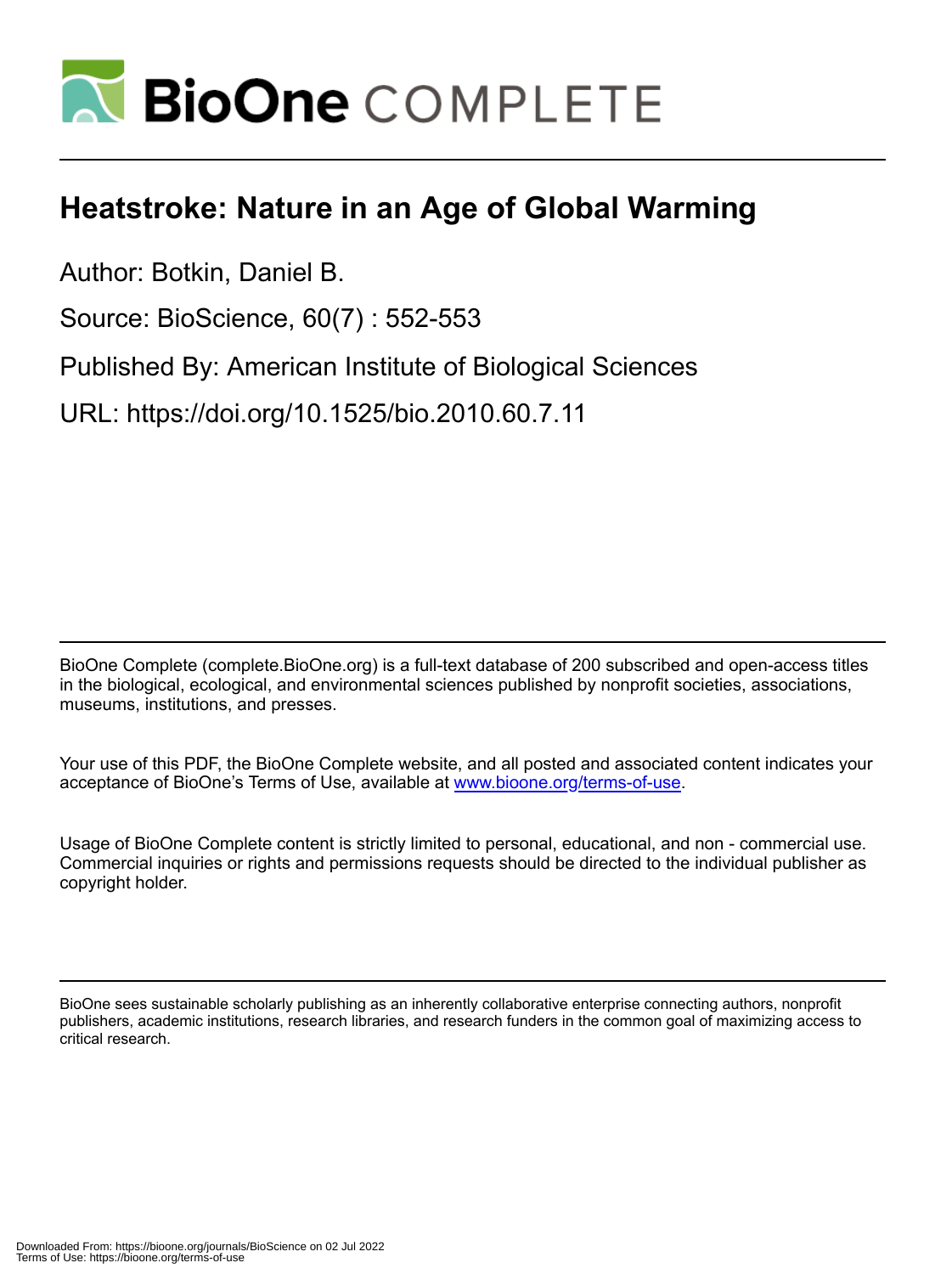## **Overheated**

**Heatstroke: Nature in an Age of Global Warming.** Anthony D. Barnosky. Island Press, 2009. 288 pp., illus. \$26.95 (ISBN 9781597261975 cloth).

In the late 1960s, I began studying the<br>possible ecological effects of global n the late 1960s, I began studying the warming, and I first published a paper about these possibilities in 1973. I have watched with surprise, and sometimes dismay, the development of scientific and public concern over this issue. When I first began to explore the mechanisms by which a trace gas such as carbon dioxide  $(CO_2)$  could influence our planet's climate, studying the thenabstruse topics of atmospheric physical chemistry and energy exchange, there were just a few other scientists—mainly climatologists, meteorologists, and ecologists—who even knew about the possibility, and even fewer who were doing research on it. It was a time when few were aware that life of any kind could affect the environment at a planetary level. I was fortunate to be one of the first to help NASA as it began using satellite remote sensing to study a planetary perspective on life; I also worked with scientists at IBM to develop one of the first computer models to forecast possible effects of climate change on any kind of ecological system. It seemed at that time, through the 1970s and early 1980s, an uphill battle to get a large number of scientists, let alone the public, to believe such possibilities.

In 1968, I never could have imagined the way that global warming and climate change in general have captured public attention and become the focus of international treaties and negotiations, some of which could have great effects on the world economy. On the one hand, it is good that people around the world now think of life as a planetary phenomenon; accept that people could affect the environment at a planetary level; and therefore understand that people can affect, at least in some senses of the term, most or all of life. But on the other hand, I am deeply saddened by the intense politicization of global climate change and the changes that that attention has wrought on the science itself. I value my friends and colleagues on both sides



of the debate about the role of human actions in changing the climate, yet each side is convinced that the other is initiating a new McCarthyism against them as people; they believe that the other side is funded by some hidden agents. In other words, objective scientific debate that could have developed into a great new science of the biosphere—the planetary system that contains and supports life appears to have devolved into double paranoia and worse.

Given this background, I eagerly accepted when invited to review *Heatstroke: Nature in an Age of Global Warming.* I hoped the book would help clear the air and reinvigorate the science of climate change. I had considered writing such a book myself, and was encouraged to read in Anthony Barnosky's preface that he had set out to seek in the existing scientific literature whether there was an answer to the question, "Will global warming be the coup de grâce to many alreadystressed ecosystems?" and, not finding a "comprehensive synthesis" about such matters, he decided to write this book. Overall, he provides a useful synthesis of many environmental problems other than global warming. An appealing aspect of *Heatstroke* is Barnosky's use of his own experiences as a paleoecologist, including his work on pack rats.

However, recent events and scientific findings get the author into trouble from the beginning. For example, he quotes Stephen Schneider's 1989 speculation that warmer tropical oceans would lead to more and worse hurricanes, and then writes "seventeen years later, in fact, Schneider's scenario proved overly optimistic…when Hurricane Katrina destroyed New Orleans." He tells the reader that global warming caused that destruction. Today, few if any hurricane experts believe that hurricanes will increase in number or intensity as Schneider had suggested. And Barnosky begins to stray very early in the book from a scientific analysis, saying on page 8: "Think of [Stephen] Schneider as the Bob Dylan of climate science…. [J]ust as Dylan worked his crowds in the ensuing decades, so did Schneider in congressional halls and meeting rooms where national climate policy was discussed at the highest levels." This points the rest of the book in a certain direction: toward the author's view of the truth.

Barnosky also immediately gets some of the basic facts wrong—for example, that "since 1950, we have approximately doubled the amount of greenhouse gases in our atmosphere." In fact, the best information is that since the beginning of the Industrial Revolution, the  $CO<sub>2</sub>$  concentration has increased by 36 percent, and the increases of all human-induced greenhouse gases have had an effect equivalent to a 56 percent increase in carbon dioxide since preindustrial times. Perhaps Barnosky meant to write that the emission rates have doubled. And since water vapor is Earth's primary atmospheric greenhouse gas, the author makes a

doi:10.1525/bio.2010.60.7.11